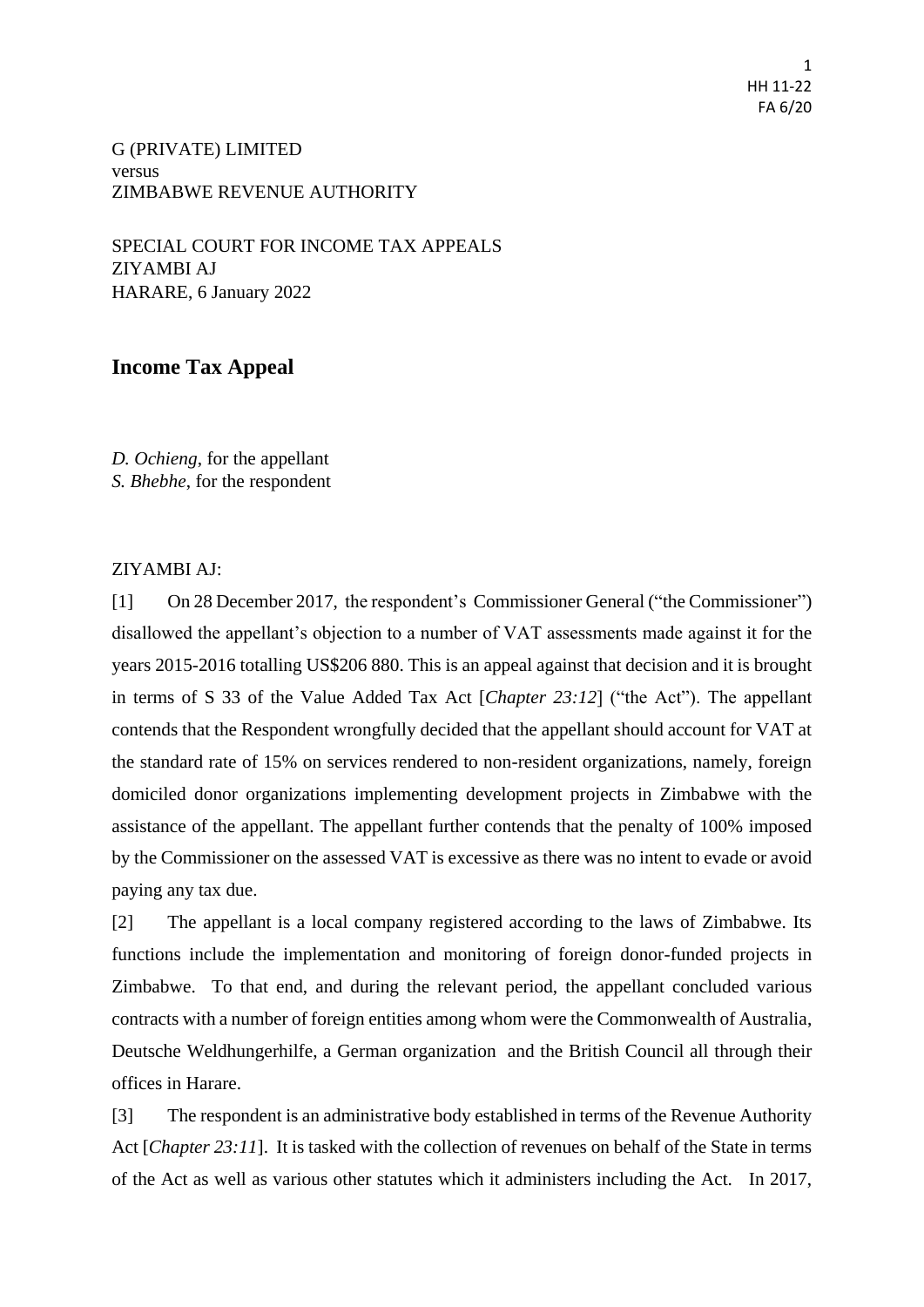the respondent carried out an audit into the appellant's affairs to ensure tax compliance. The audit revealed that the appellant had an income above the prescribed \$60 000.00 annual threshold and that it was not registered for VAT purposes. The respondent, therefore, registered the appellant for VAT in terms of s23(1) of the Act -which registration had a retrospective effect dating back to 1January 2015- and issued assessments for activities carried out by the appellant in 2015-2016 which called for the payment of VAT. These assessments, communicated to the appellant on 14June 2017, included a 100% penalty and had a total value of US\$206 878.08. Interest at the rate of 10% per annum was payable on all outstanding amounts.

[4] The issues for determination were agreed to be the following:

Whether or not the services rendered by the appellant to foreign donor organizations were rendered for the benefit of and contractually to non-residents; and

Whether or not the 100% penalty levied by the respondent was justifiable and appropriate in the circumstances.

[5] The sole witness called by the appellant was its managing director. He told the court that the role of the appellant was merely to monitor projects by certain donor organizations (hereinafter referred to collectively as "the organizations") and to report to them. With regard to the Commonwealth of Australia, the appellant contracted with the Commonwealth of Australia, although the agreement was signed at their AusAID offices in Harare by their duly authorised representative. He told the Court that in terms of the contract, the appellant was to monitor, and report to the Commonwealth of Australia on, the impact of the agricultural input program in terms of which FAO funded and distributed agricultural inputs to rural communities in Zimbabwe. He referred to the agreement contained in the r 5 documents beween the appellant and the Commonwealth of Australia and stated that the work performed by the appellant was for the benefit of the Commonwealth of Australia to whom he submitted the reports and by whom he was paid.

With regard to the German company Deutsche Welthungerhilfe, the appellant's mandate was to monitor and report upon the water sanitation and hygiene program which was being implemented by that organisation but funded by AusAID.

As to the agreement with the British Council it was emphasized that the agreement was with London and not the local office in Harare although signed by the British representative at the British council offices in Harare. The appellant's function in this agreement was to monitor and report upon an artists and youth program funded by the British Council in Zimbabwe. The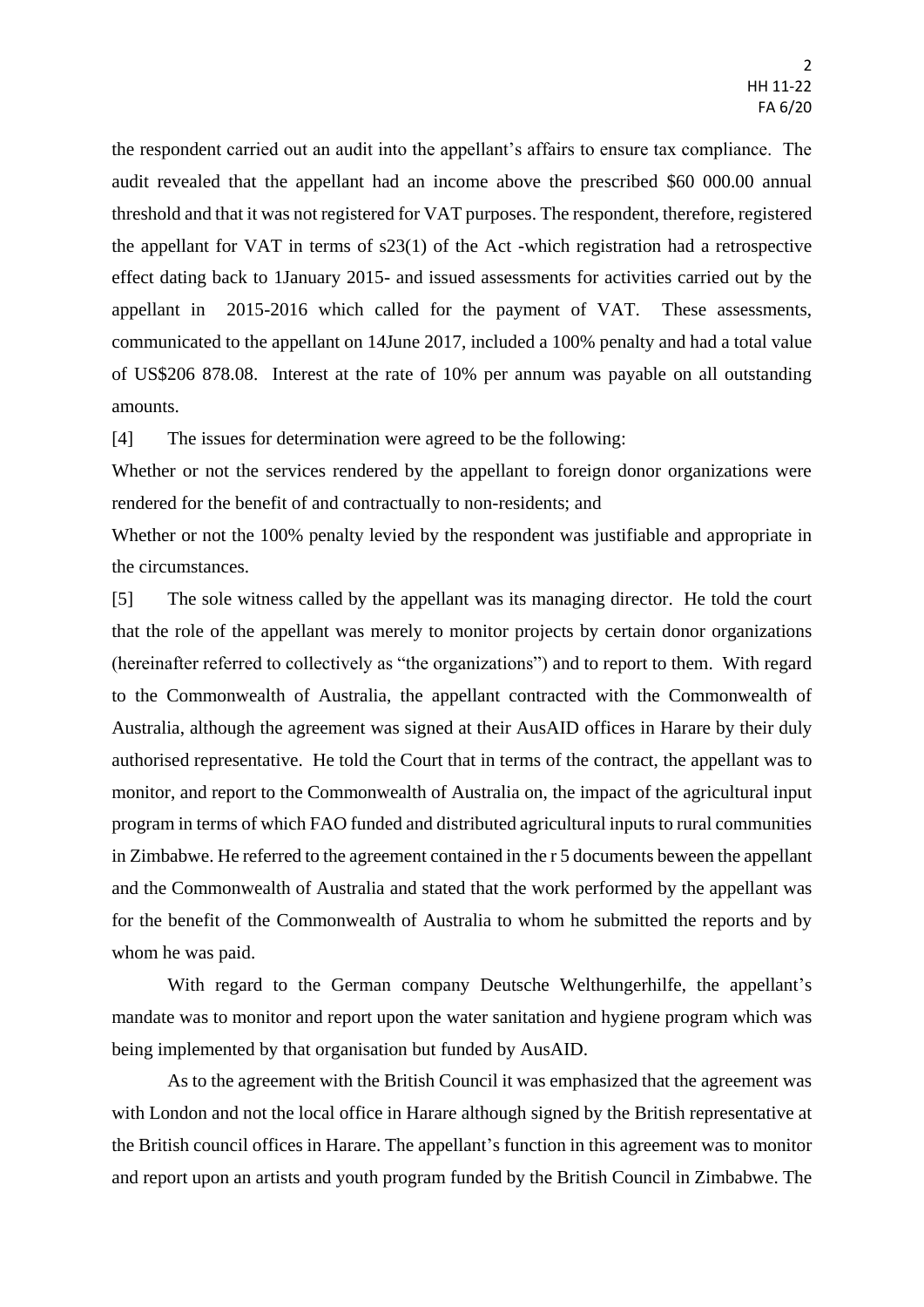appellant was to seek out partners with whom the organization could work. According to the witness, the appellant's role was merely to organize workshops at which the would-be partners and the donors would meet. The appellant, he said, was not involved in the implementation of any projects.

With regard to all three organizations, the appellant contracted with foreign residents to do work for their benefit.

[6] Section 10(2) of the Act states as follows:

"(2) Where, but for this section, a supply of services would be charged with tax at the rate referred to in subsection (1) of section *six*, such supply of services shall, subject to compliance with subsection (3) of this section, be charged with tax at the rate of zero *per centum* where—  $(a)$ - $(k)$ ..

(*l*) the services are supplied for the benefit of and contractually to a person who is not a resident of Zimbabwe and who is outside Zimbabwe at the time the services are rendered, not being services which are supplied directly in connection with…" (not applicable).

From the above it appears that:

i) there must be a service

ii)supplied for the benefit of and contractually to a person who is not a resident of Zimbabwe; and

iii) the recipient of the service in i) must be outside Zimbabwe at the time the service is rendered.

[7] The respondent contended that the services rendered by the appellant did not qualify to be zero rated in that the services were supplied for the benefit of, and contractually to, residents of Zimbabwe. The respondent submitted that while ordinarily the foreign organizations would not normally be regarded as residents of Zimbabwe they are deemed to be so by virtue of s 2 of the Act which defines 'resident of Zimbabwe' as follows:

"resident of Zimbabwe" means a person, other than a company, who is ordinarily resident in Zimbabwe or a company which is incorporated in Zimbabwe:

Provided that any other person or any other company *shall be deemed to be a resident of Zimbabwe to the extent that such person or company carries on in Zimbabwe any trade or other activity and has a fixed or permanent place in Zimbabwe relating to such trade or other activity*; (The italics are mine).

[8] The contract with the Commonwealth of Australia was stated to be a GRANT AGREEMENT DEED between THE COMMONWEALTH OF AUSTRALIA represented by the Australian Agency for International Develoment (AusAID). It was signed at Harare by the Counsellor, Zimbabwe Unit, AusAID. Various narrative reports required to be provided by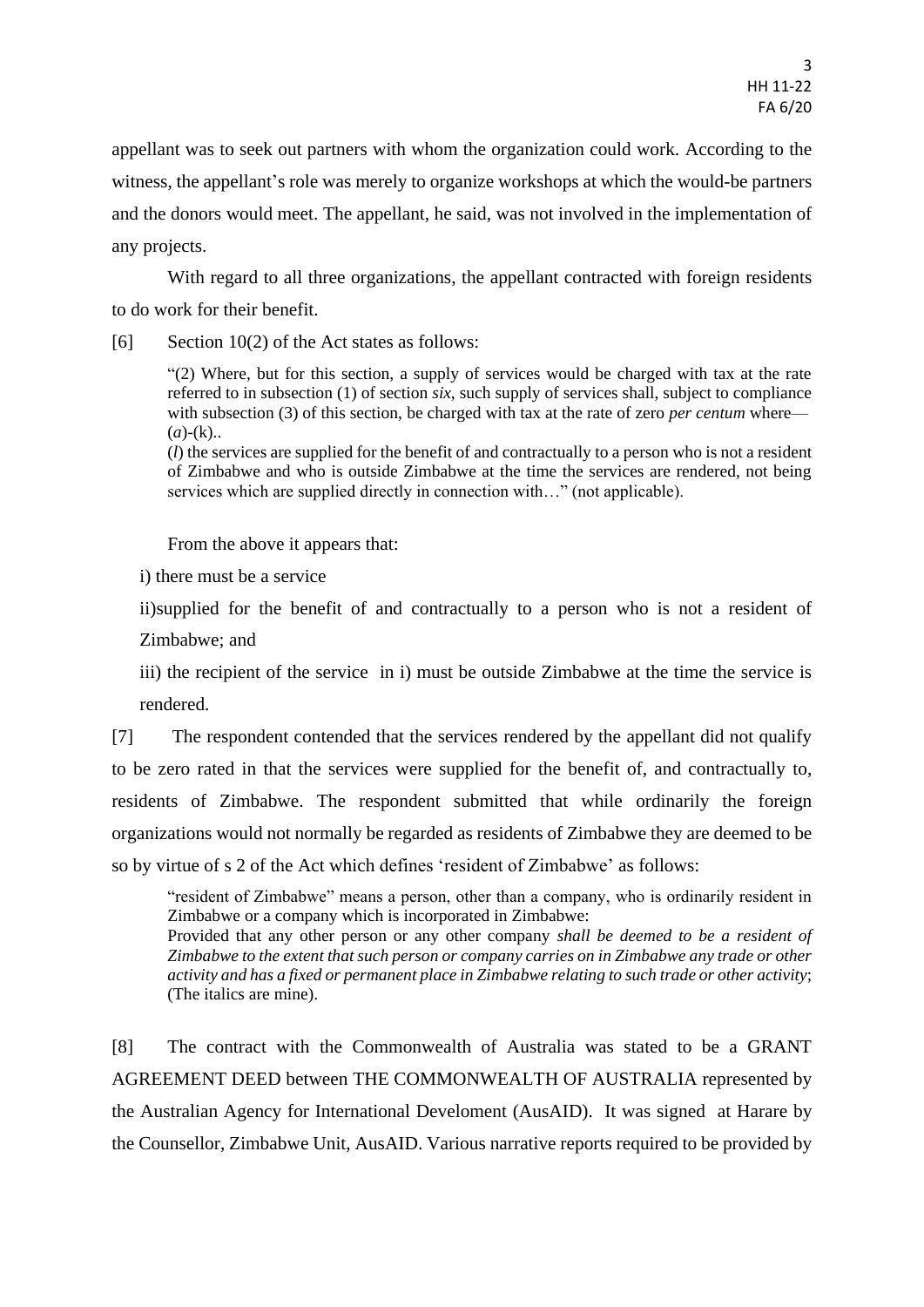the appellant were to be sent to AusAID, Australian Embassy, 1 Green Close Borrowdale, Harare, Zimbabwe.

Similarly, the contract with the British Council states that the latter is "operating through its local office at at 16, Cork Road, Belgravia, Harare".

Two contracts with Deutsche Welthungerhilfe form part of the documents filed with the Court known as the rule 5 documents. The earlier of the two which is stated to be an AGREEMENT OF ALLOCATION between that organization and the appellant, states the address of Welthungerhilfe as 14, Natal Road, Harare, Belgravia, Zimbabwe, was signed at Harare, by its Regional Director on the  $14<sup>th</sup>$  April 2013 and stated to have a duration of 2.5 months from 1st April to 14 June 2013. The object of this agreement was to *"set in value the expertise of (the appellant) in the elaboration of WASH Baseline and M&E system gained in the 10 years role as the managing consultant for the PRP multi-stakeholder programme."*

The costs and financing were said to be stipulated in the 'currently valid cost and financing plan enclosed (Annex 3).' However the document Annex 3 which is attached to the agreement and appears on p34 of the rule 5 documents bears no relation to the contract under mention in that it purports to be the appellant's cost and Financing Plan September 2013 to December 2013 and is dated 1<sup>st</sup> September 2013 two and a half months after the expiry of the contract.

The second contract which appears at p 36 of the documents and which Mr O'Chieng refers to as being the relevant contract for consideration by this Court was signed at Harare by the same Regional Director on 1 September 2013. It sets out the content of that project in paragraph 2 thereof as follows:

"The project comprises delivery of services in developing, establishing and managing effective Monitoring and Evaluation, Knowledge Management and Learning systems which will measure the progress results and impact and capture the lessons learned during the implementation phase of the Welthungerhilfe SELF Project, which is part of the AusAID CSO WASH Programme, and which will be implemented by GRM within the period agreed. The corresponding project planning matrix (Indicative Work Plan for the first 12 months) is enclosed in Annex 2."

Annex 2 was not attached to the papers but suffice it to say at this juncture that the appellant was tasked with the implementation of the project. In addition, the appellant was to train consortium members in M&E and ensure timeous and quality reporting from consortium members to form project reports. The two contracts are clearly related and, as mentioned before, both contracts were signed at Harare on behalf of Welthungerhilfe by its Regional Director.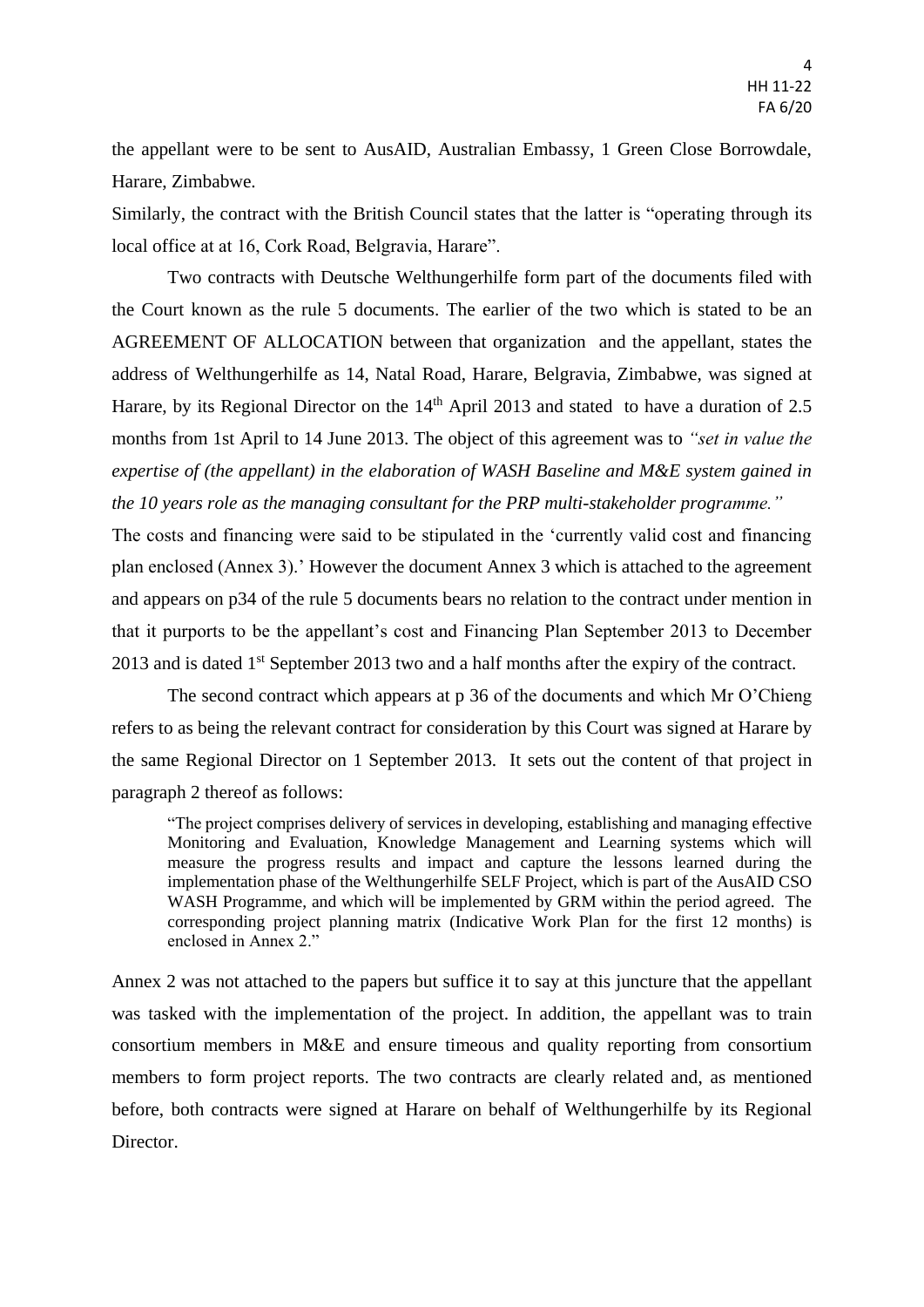[9] What emerges from the above is that all three organisations have offices in Zimbabwe from which they carry on various activities. The British Council maintains offices both in Harare and Bulawayo. These offices, in my view, fall within the definition of '*fixed or permanent place in Zimbabwe relating to such trade or …activity'*. The agreements the subject of this appeal were all signed at their respective offices in Zimbabwe by representatives of the three organizations.

The word '*activity*' encompasses a wide sphere of enterprise or action and is wide enough to include the activities undertaken by the organisations under mention. These organizations, all having *fixed or permanent places in Zimbabwe relating to such trade or other activity*, fall within the purview of the proviso to s 2 of the Act and are deemed to be residents of Zimbabwe. As it was aptly put by CAVE J in *R* v *County Council of Norfolk*(1891) 65 LT NS 222 and quoted with approval in *Zimbabwe Football Association* v *Pickwell & 16 Others* HH-12-21

"When it is said that a thing is to be deemed to be something, it is not meant to say that it is that which it is deemed to be. It is rather an admission that it is not what it is deemed to be, and that notwithstanding it is not that particular thing, nevertheless, for the purposes of this Act, it is deemed to be that thing."

Thus, I agree with the submission advanced by the respondent that the definition of '*resident of Zimbabwe'* used in s 2 of the Act provides for circumstances where, even though a person may not be resident in Zimbabwe as a matter of fact, he or it will be regarded for the purposes of the Act to be a resident of Zimbabwe

Accordingly, it is my view that the three organisations in question are residents of Zimbabwe for the purposes of the VAT Act. That being so, the services which the appellant claims were rendered for their benefit fall outside the ambit of s  $10(2)(1)$  of the Act as they were rendered for the benefit of residents of Zimbabwe. In addition, the fact of their residence in Zimbabwe disqualifies the services rendered to them for zero rating since the requirements of s10 (2) (l) are cumulative and must all be present in order to qualify the services for zero rating. $1$ 

[10] Another aspect of the question whether the services rendered by the appellant are for the benefit of residents of Zimbabwe was advanced by the respondent. While the finding above is decisive of that question in that the recipients of the appellant's sevices are deemed by the

**.** 

 $^1$  See BCM (PRIVATE) LIMITED V ZIMBABWE REVENUE AUTHORITY HH-214-21.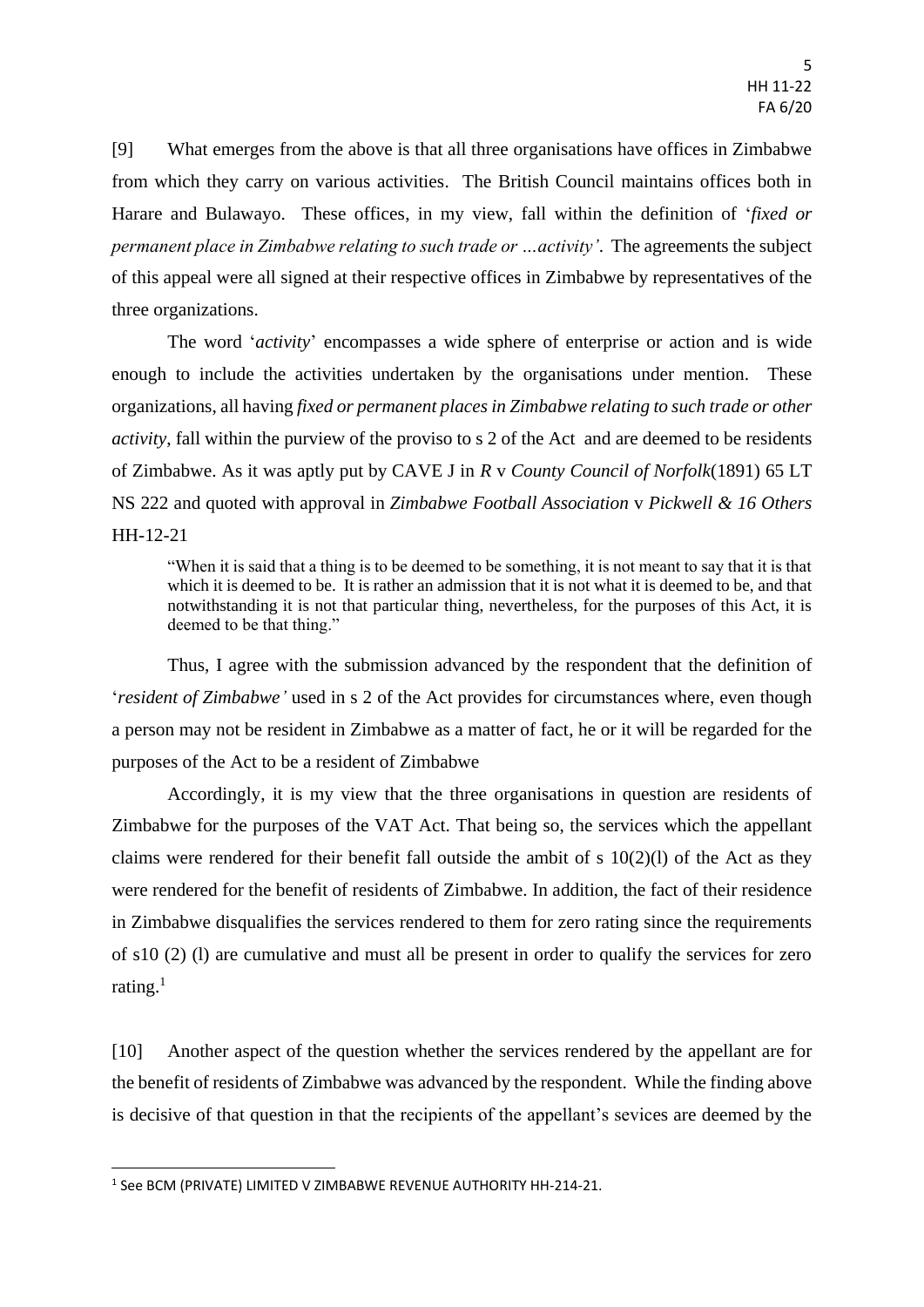Act to be residents of Zimbabwe, it was the respondent's further view, a view opposed by the appellant but not without merit, that the services rendered by the appellant were for the benefit of local Zimbabweans. For example the WASH program was to provide water, sanitation and health services in rural communities; the program funded by the Commonwealth of Australia and monitored by the appellant involved the distribution of certain agricultural inputs to local farmers; while the British Council program sought to promote young artists in Harare and Bulawayo.

Be that as it may, I have already found that the donor organisations, the persons alleged by the appellant to be recipients of the services in question, were residents of Zimbabwe and in Zimbabwe at the time of the performance of the services on their behalf by the appellant.

*Whether or not the 100% penalty levied by the respondent was justifiable and appropriate in the circumstances.*

[11] In his determination of the appellant's objection communicated to the latter on 28 December 2017, the Commissioner stated his reason for disallowing the appellant's objection to the 100% penalty as follows:

"In this case, ZIMRA only registered your client compulsorily after an analysis of the nature of services rendered. Had there there been no audit conducted on (the appellant), the fiscus would have been prejudiced."

It was submitted on behalf of the respondent that the Commissioner correctly imposed a tax of 100% as he is empowered to do by the Section 39 of the Act and that the conditions for remission of the tax whether in whole or in part as laid down in s39(5) were not satisfied by the appellant. S39(5) provides:

"(5) Where the Commissioner is satisfied that the failure on the part of the person concerned or any other person under the control or acting on behalf of that person to make payment of the tax within the period for payment contemplated in paragraph (*a*) of subsection (2), or subsection  $(3)$  or  $(4)$ 

(*a*) did not, having regard to the output tax and input tax relating to the supply in respect of which interest is payable, result in any financial loss, including any loss of interest payable, to the State; or

(*b*) such person did not benefit financially, taking interest payable into account, by not making such payment within the said period or on the said date:

was not due to an intent to avoid or postpone liability for the payment of the tax, he may remit in whole or in part any penalty or interest payable in terms of this section."

The appellants, on the other hand, submitted that even the respondent at one time believed that the appellant was not liable to register for VAT. The appellant's director told the Court that when he approached the respondent to enquire whether the appellant needed to